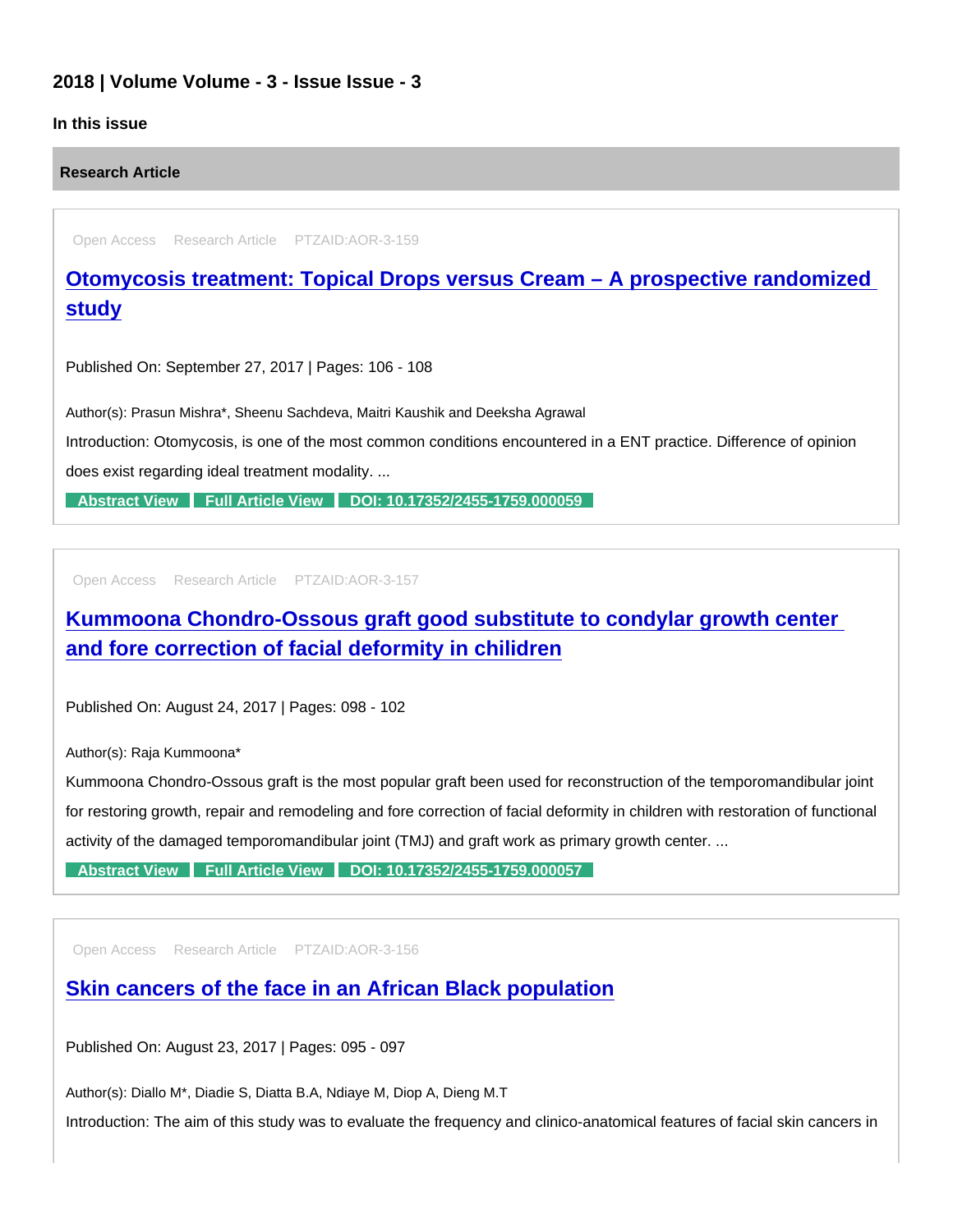[Abstract View](https://www.peertechzpublications.com/abstracts/skin-cancers-of-the-face-in-an-african-black-population) [Full Article View](https://www.peertechzpublications.com/articles/skin-cancers-of-the-face-in-an-african-black-population) [DOI: 10.17352/2455-1759.000056](http://dx.doi.org/10.17352/2455-1759.000056)

Open Access Research Article PTZAID:AOR-3-154

[The Riedel Procedure - An Analysis of 22 Cases](https://www.peertechzpublications.com/articles/the-riedel-procedure-an-analysis-of-22-cases)

Published On: August 18, 2017 | Pages: 087 - 092

Author(s): William Lawson, Anthony Reino and Robert Deeb\*

Objectives: To report one institution's experience with 22 cases of the Riedel procedure in order to establish a profi le for

those patients with chronic frontal sinusitis who develop chronic osteomyelitis. ...

[Abstract View](https://www.peertechzpublications.com/abstracts/the-riedel-procedure-an-analysis-of-22-cases) [Full Article View](https://www.peertechzpublications.com/articles/the-riedel-procedure-an-analysis-of-22-cases) [DOI: 10.17352/2455-1759.000054](http://dx.doi.org/10.17352/2455-1759.000054)

Open Access Research Article PTZAID:AOR-3-153

[Management of Intra-operative Chyle Leak during Neck Dissection: Recognition](https://www.peertechzpublications.com/articles/management-of-intra-operative-chyle-leak-during-neck-dissection-recognition-and-control)  and Control

Published On: August 03, 2017 | Pages: 083 - 086

Author(s): Brett Tracy and Guy J Petruzzelli\*

Chyle fi stula (CF) is a rare complication of neck dissection. The extravasation of chyle can result in potentially

devastating metabolic, nutritional and immunologic sequellae. ...

[Abstract View](https://www.peertechzpublications.com/abstracts/management-of-intra-operative-chyle-leak-during-neck-dissection-recognition-and-control) [Full Article View](https://www.peertechzpublications.com/articles/management-of-intra-operative-chyle-leak-during-neck-dissection-recognition-and-control) [DOI: 10.17352/2455-1759.000053](http://dx.doi.org/10.17352/2455-1759.000053)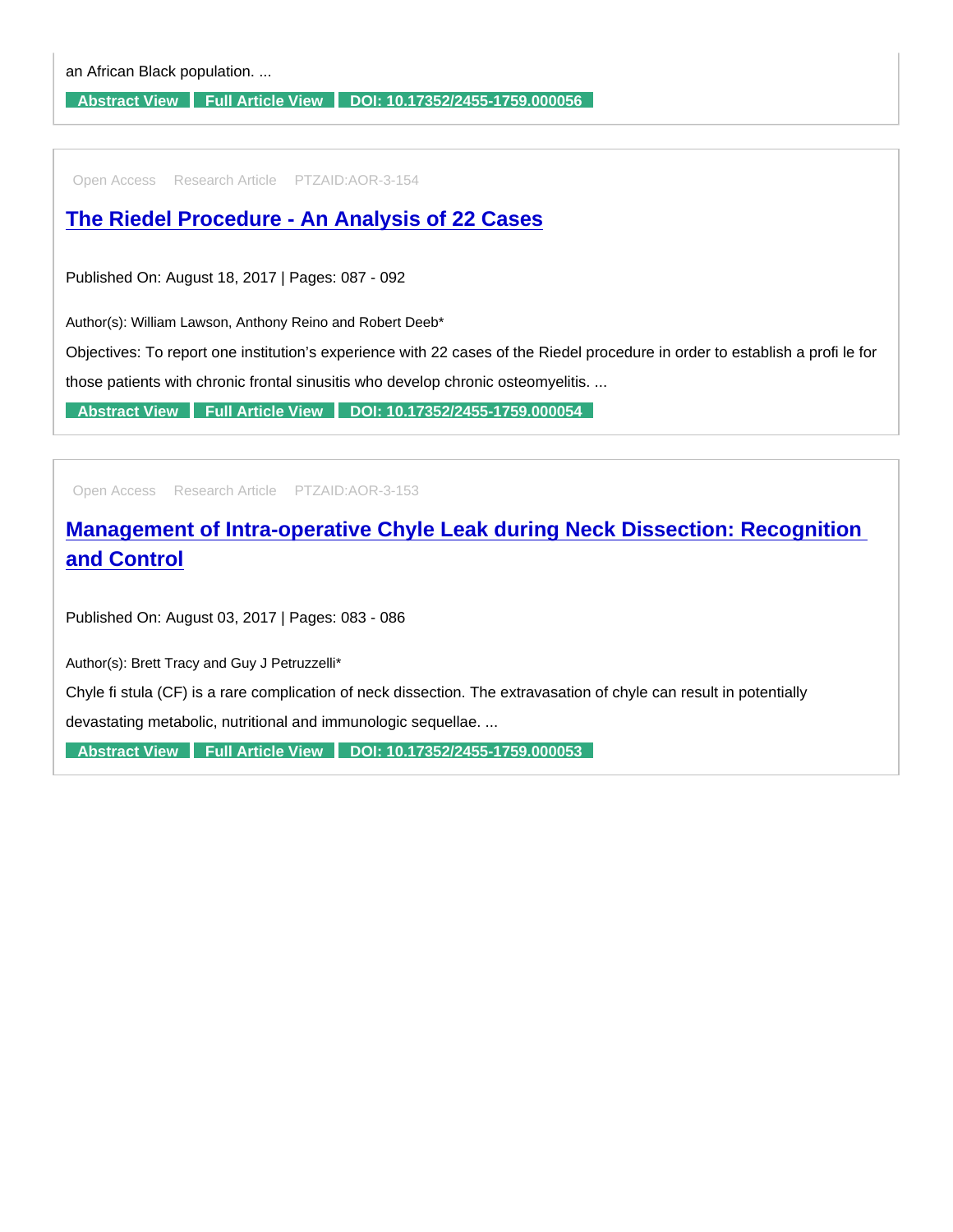Open Access Research Article PTZAID:AOR-3-152

[Evaluation of the efficacy of the utilization of the imipramine for patients with](https://www.peertechzpublications.com/articles/evaluation-of-the-efficacy-of-the-utilization-of-the-imipramine-for-patients-with-allergic-rhinitis)  allergic rhinitis

Published On: July 26, 2017 | Pages: 079 - 082

Author(s): Diaa El Din El Hennawi, Mohamed Rifaat Ahmed\*, Yasser T Madian, Mohammed T El-Tabbakh and Ibrahim Hassan Ibrahim

Background: allergic rhinitis is an infl ammatory process of the upper respiratory tract with a continuous symptom that last for hour or more with symptom affect patient's work and quality of life. ...

[Abstract View](https://www.peertechzpublications.com/abstracts/evaluation-of-the-efficacy-of-the-utilization-of-the-imipramine-for-patients-with-allergic-rhinitis) [Full Article View](https://www.peertechzpublications.com/articles/evaluation-of-the-efficacy-of-the-utilization-of-the-imipramine-for-patients-with-allergic-rhinitis) [DOI: 10.17352/2455-1759.000052](http://dx.doi.org/10.17352/2455-1759.000052)

Open Access Research Article PTZAID:AOR-3-149

[Effort to engage Magnification Devices in Educational Tonsillectomy - A](https://www.peertechzpublications.com/articles/effort-to-engage-magnification-devices-in-educational-tonsillectomy-a-prospective-clinical-trial)  prospective clinical trial

Published On: July 14, 2017 | Pages: 064 - 070

Author(s): K Stelter\*, SH Kim, L Geerke, U Kisser, C Reichel, S Vögele and F Schrötzlmair

Introduction: Most educational hospitals teach the tonsil surgery just with head lights and without any magnifi cation

device. This prospective clinical trial focuses on the additional workload when using a microscope or magnifying glasses for tonsillectomy. ...

[Abstract View](https://www.peertechzpublications.com/abstracts/effort-to-engage-magnification-devices-in-educational-tonsillectomy-a-prospective-clinical-trial) [Full Article View](https://www.peertechzpublications.com/articles/effort-to-engage-magnification-devices-in-educational-tonsillectomy-a-prospective-clinical-trial) [DOI: 10.17352/2455-1759.000049](http://dx.doi.org/10.17352/2455-1759.000049)

Review Article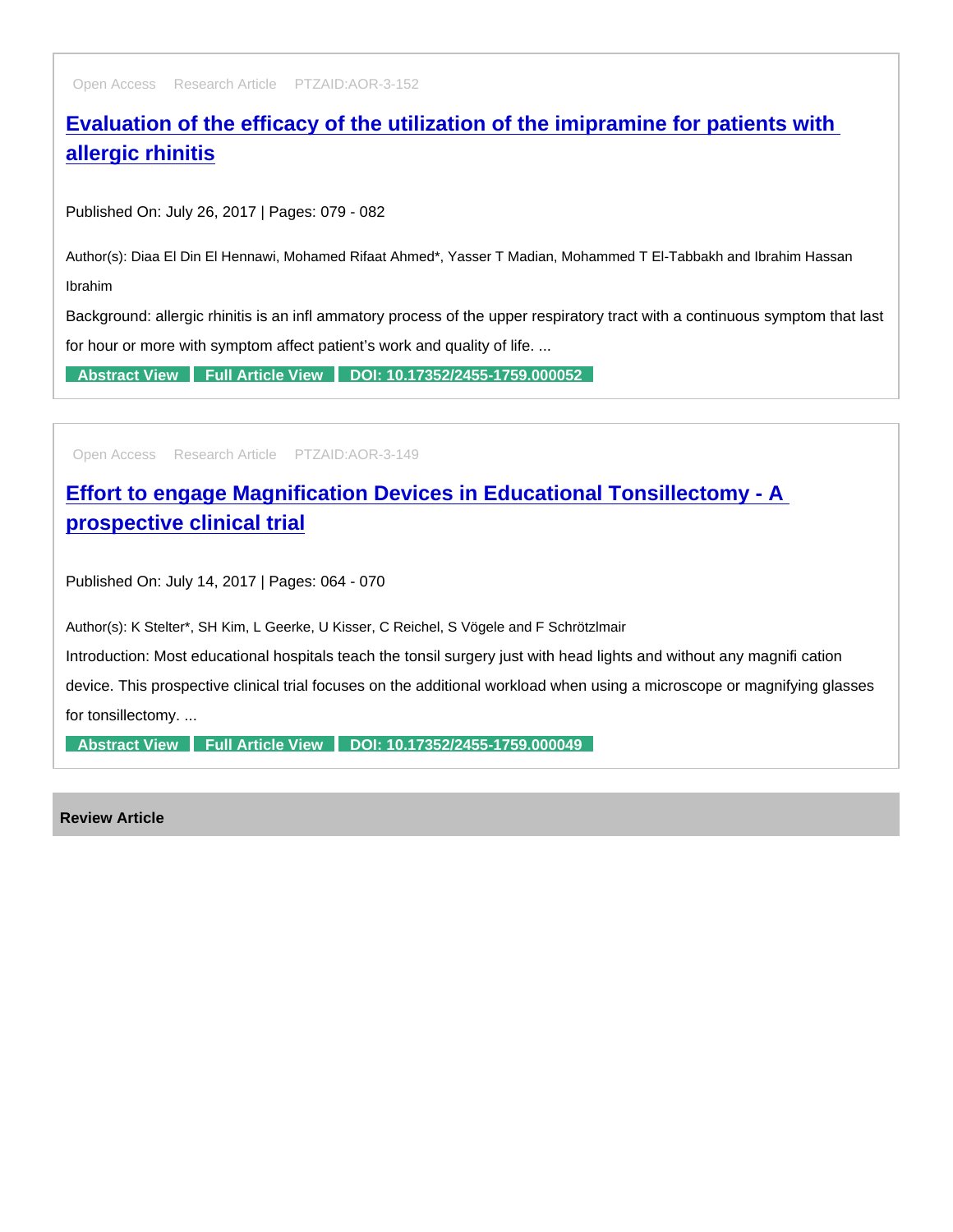Open Access Review Article PTZAID:AOR-3-150

[Disturbed auditory perceptions: An Update](https://www.peertechzpublications.com/articles/disturbed-auditory-perceptions-an-update)

Published On: July 20, 2017 | Pages: 071 - 077

Author(s): Egisto Molini, Ruggero Lapenna\*, Laura Cipriani, Maria Rita Del Zompo, Giorgia Giommetti and Giampietro Ricci The search for tinnitus mechanisms is a speculative endeavour; a broad number of mechanisms may cause the tinnitus symptom and numerous tinnitus models have been proposed in recent years. ...

[Abstract View](https://www.peertechzpublications.com/abstracts/disturbed-auditory-perceptions-an-update) [Full Article View](https://www.peertechzpublications.com/articles/disturbed-auditory-perceptions-an-update) [DOI: 10.17352/2455-1759.000050](http://dx.doi.org/10.17352/2455-1759.000050)

Case Report

Open Access Case Report PTZAID:AOR-3-158

[Giant antrochoanal polyp presenting as oropharyngeal mass](https://www.peertechzpublications.com/articles/giant-antrochoanal-polyp-presenting-as-oropharyngeal-mass)

Published On: September 25, 2017 | Pages: 103 - 105

Author(s): Taylan Gun\*, Osman Fatih Boztepe and Murat Timur Akçam

Antrochoanal polyps are benign mucosal lesions emerging from the maxillary sinus. The primary symptoms are nasal obstruction and rhinorrhea. ...

[Abstract View](https://www.peertechzpublications.com/abstracts/giant-antrochoanal-polyp-presenting-as-oropharyngeal-mass) [Full Article View](https://www.peertechzpublications.com/articles/giant-antrochoanal-polyp-presenting-as-oropharyngeal-mass) [DOI: 10.17352/2455-1759.000058](http://dx.doi.org/10.17352/2455-1759.000058)

Open Access Case Report PTZAID:AOR-3-155

## [An extraordinary case of a hungry man: an unusual foreign body - A Case Report](https://www.peertechzpublications.com/articles/an-extraordinary-case-of-a-hungry-man-an-unusual-foreign-body-a-case-report)

Published On: August 23, 2017 | Pages: 093 - 094

Author(s): Shi Nee T, Gopalan KN and Primuharsa Putra SHA\*

This case reports a rare case of accidental metal spoon swallowed by a normal adult which was successfully removed without complication under local anesthesia using a McGill forceps via laryngoscope. Aerodigestive foreign bodies are almost always managed by the otolaryngologist. ...

[Abstract View](https://www.peertechzpublications.com/abstracts/an-extraordinary-case-of-a-hungry-man-an-unusual-foreign-body-a-case-report) [Full Article View](https://www.peertechzpublications.com/articles/an-extraordinary-case-of-a-hungry-man-an-unusual-foreign-body-a-case-report) [DOI: 10.17352/2455-1759.000055](http://dx.doi.org/10.17352/2455-1759.000055)